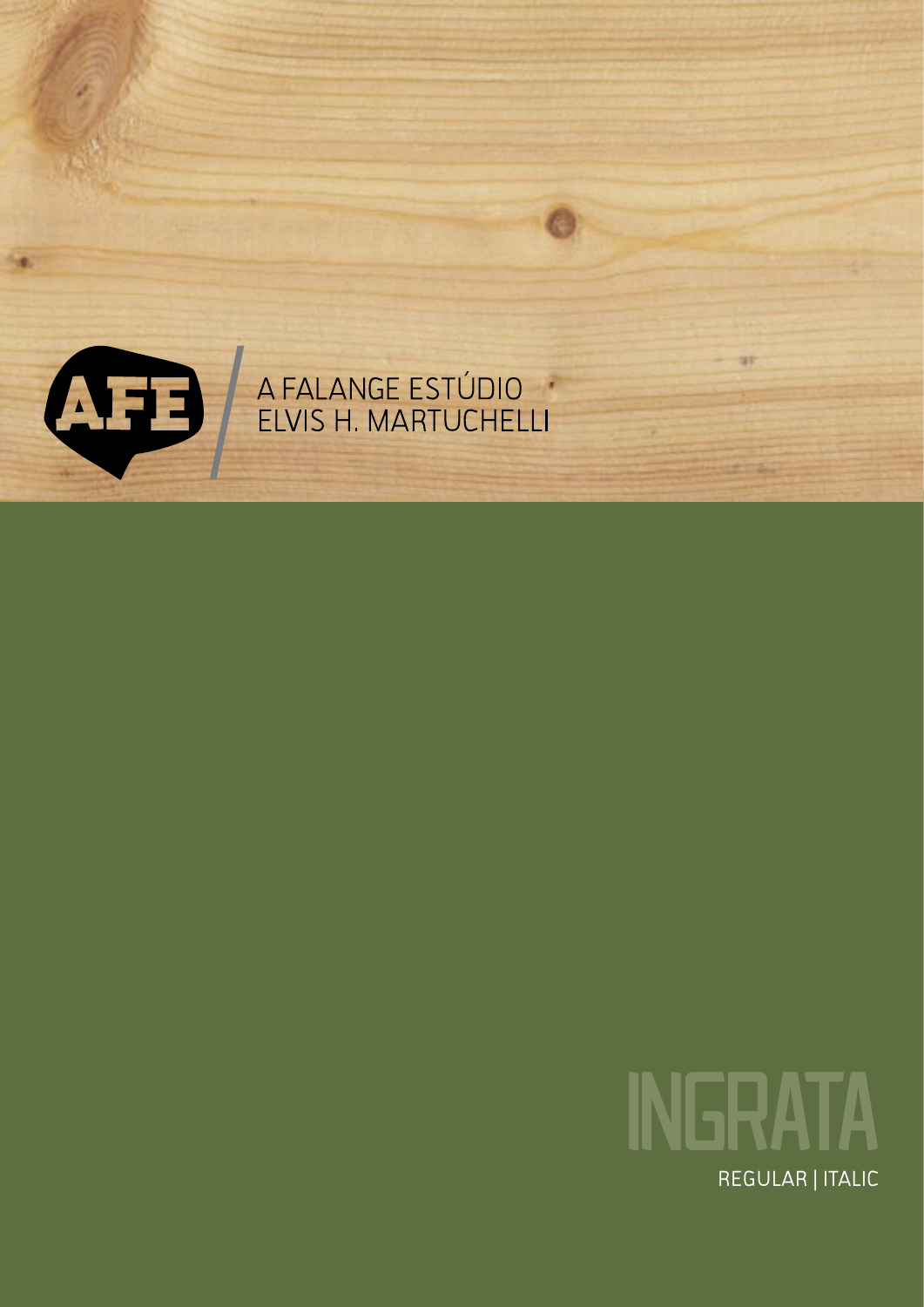

## INGRATA

## NEW ORDER - Love Vigilantes

Oh I've just come FROM THE LAND OF THE SUN FROM A WAR THAT MUST BE WON IN THE NAME OF TRUTH With our soldiers so brave your freedom we will save With our rifles and grenades AND SOME HELP FROM GOD

I want to see my family My wife and child waiting for me I've got to go home I've been so alone, you see

You just can't believe The joy I did recieve WHEN I FINALLY GOT MY LEAVE AND I WAS GOING HOME Oh I flew through the sky my convictions could not lie For my country I would die And I will see it soon

I want to see my family My wife and child waiting for me I've got to go home I've been so alone, you see

WHEN I WALKED THROUGH THE DOOR My wife she lay upon the floor And with tears her eyes were sore I did not know why Then I looked into her hand And I saw the telegram THAT SAID THAT I WAS A BRAVE, BRAVE MAN But that I was dead

I want to see my family My wife and child waiting for me I've got to go home I've been so alone, you see

ABCDEFGHIJKLMNOPQRSTUVWXYZ abcdefghijklmnopqrstuvwxyz  $0123456789/\text{Q}$ &#%,  $:$ ? ¿!i...\$(){}[)/\<=>. ÀÁÂÃÄÆÇÈÉÊËÌÎÍÏÑÒÓÔÕÖÙÚÛÜàáâãäæçè éêëìîíïñòóôõöùúûü+-=<>\_•-TM©®\* **REGULAR**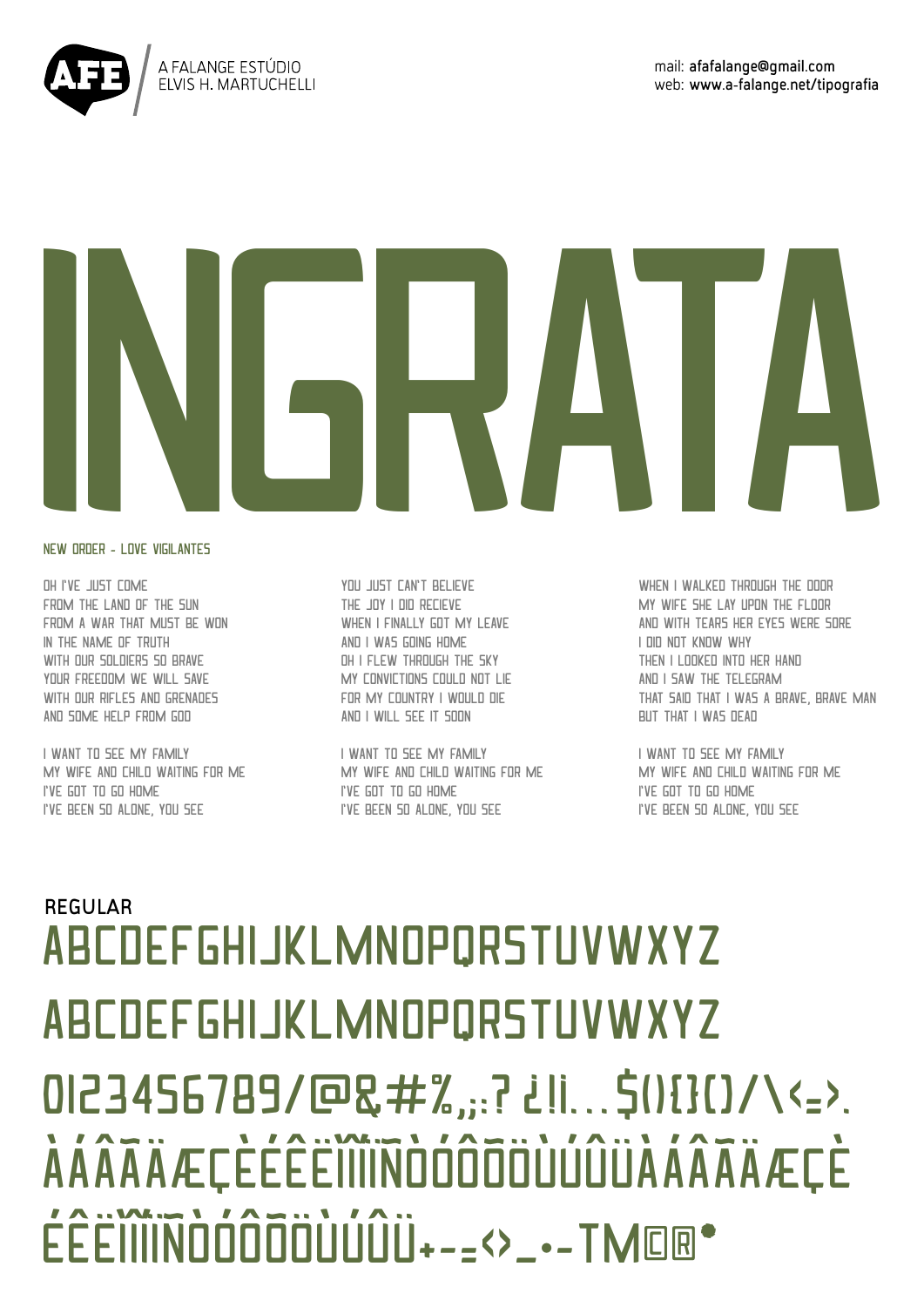

A FALANGE ESTÚDIO ELVIS H. MARTUCHELLI

## *INGRATA*

*MUNDO LIVRE S/A - MEU ESQUEMA*

*Ela é meu treino de futebol Ela é o meu domingão de sol Ela é meu esquema*

*Ela é meu concerto de rock'n roll nação! Torcida gritando gol Minha Ipanema*

*Ela é meu curso de anatomia Ela é meu retiro espiritual Ela é minha história*

*Ela é meu desfile internacional Ela é meu bloco de carnaval Minha evolução*

*Galega / Tento descrever O que é estar com você*

*Princesa / Todos vão saber Que eu estou mu...uito bem Com você*

*Ela é minha "Ilha da Fantasia" A mais avançada das terapias Meu playcenter*

*Ela é minha pista alucinada A mais concorridas das baladas Meu inferninho*

*Ela é meu esporte radical Poderosa, viciante, mas não faz mal Meu docinho*

*Ela é o que meu médico receitou Rivaldo maravilha mandando um gol Minha chapação*

*Galega / Nem dá pra dizer O que é estar com você*

*Princesa / Todo mundo vê Que eu estou mais...*

*ABCDEFGHIJKLMNOPQRSTUVWXYZ abcdefghijklmnopqrstuvwxyz 0123456789/@&#%,;:?¿!¡...\$(){}[]/\<=>. ÀÁÂÃÄÆÇÈÉÊËÌÎÍÏÑÒÓÔÕÖÙÚÛÜàáâãäæçè éêëìîíïñòóôõöùúûü+-=<>\_•-TM©®\** **ITALIC**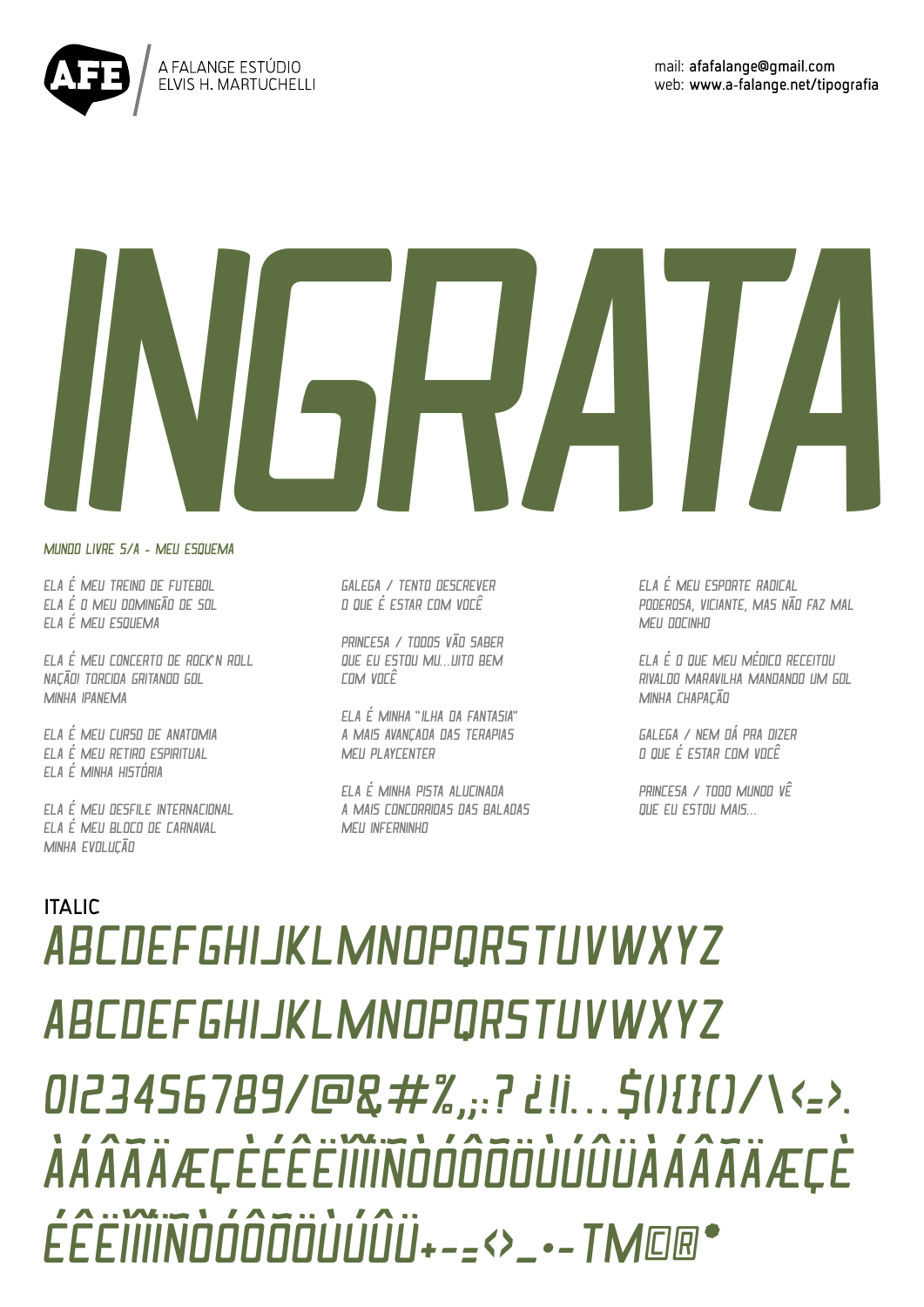

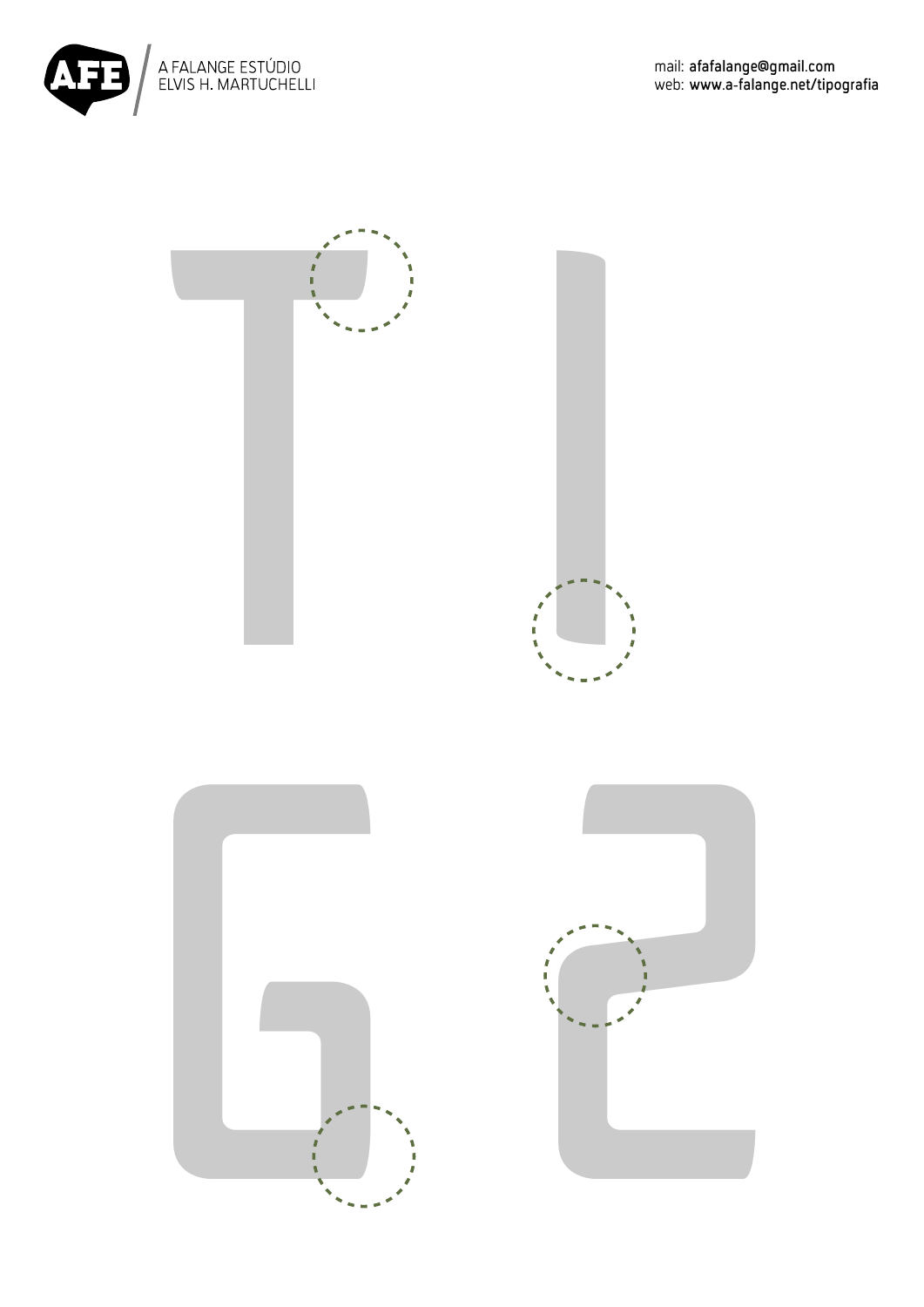



## digno? indigno? como se fosse um anjo, ela foi sem olhar para tras, tem

certeza de que para qualquer lugar que fosse estaria bem.

*eu vi os expoentes de minha geração, destruídos pela loucura...* UIVO